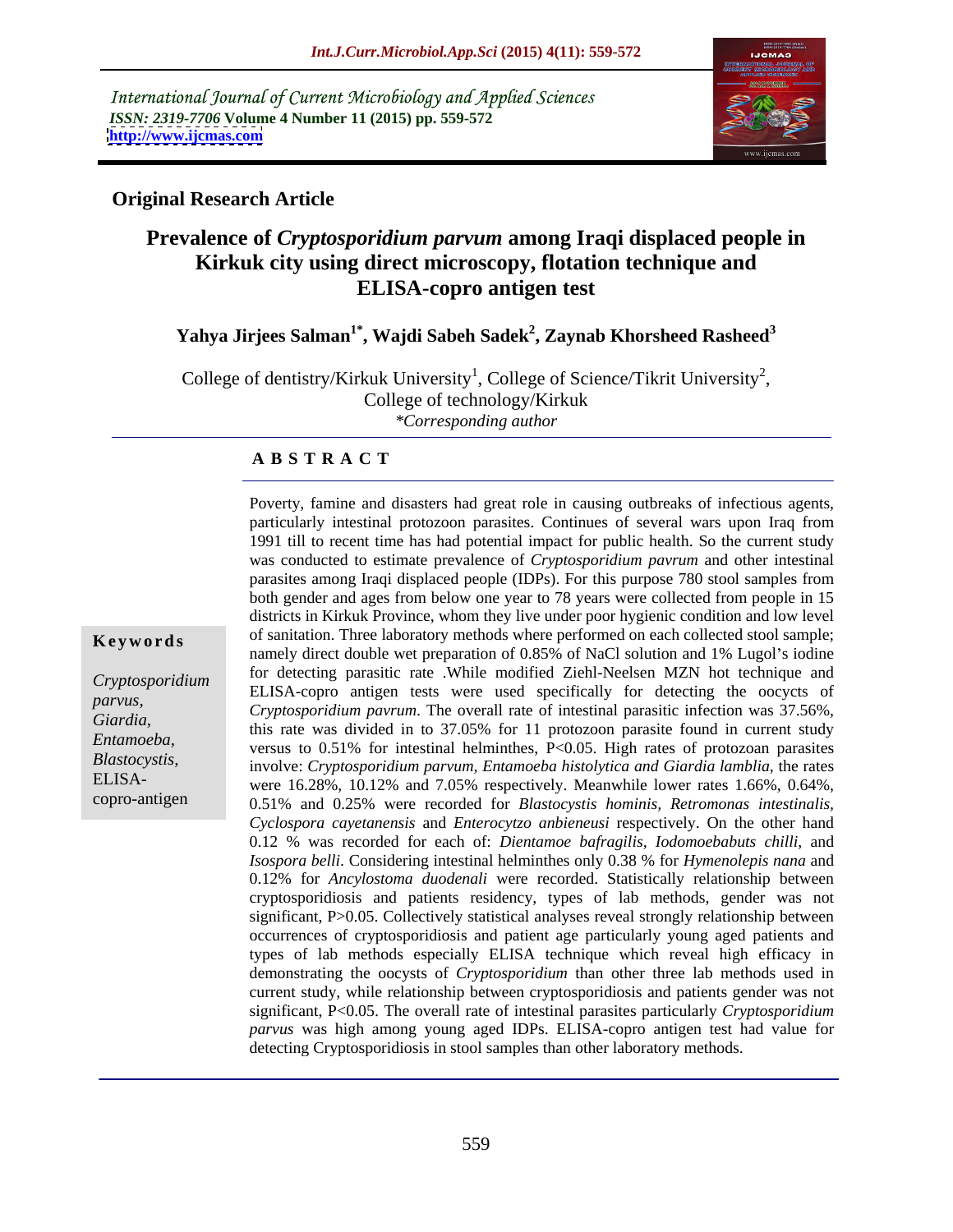Cryptosporidiosis is a zoonotic disease caused by intestina apicomplexian led to massive population movement, and protozoon parasite called *Cryptosporidium parvum* (Salman and Salih, 2013). The displaced in Iraq (Xiao *et al.,* 1999). The initial reports of *Cryptosporidium* infection in mice were published by Tyzzer in 1907. communities often brin<br>In 1955 Slavin (1955) described the parasite proximity either due In 1955, Slavin (1955) described the parasite proximity either due to increased as a potential cause of diarrhea in turkeys. concentrations of displaced populations and Cryptosporidiosis in calves was also increased density in terms of the living subsequently recognized in the 1970s. But it was not until *Cryptosporidium* infections were reported as a cause of death in AIDS patients in the 1980s that the protozoan may occur (Watson *et al.,* 2007). Because of parasite became accepted as a significant zoonotic pathogen warranting scientific research (Current *et al.*, 1983). in most cases they have a history of poor *Cryptosporidium* sparked great public health interest after the large human waterborne outbreak in Milwaukee in 1993 and rapidly became recognized as one of the most serious and difficult to control waterborne pathogens to date. Subsequent reports have demonstrated its worldwide distribution and zoonotic potential (MacKenzie *et al.,* 1995; Current and Garcia, 1991). Contaminated food or water with infective oocysts and indirect contact with infected animal or humans can cause acute gastroenteritis and diarrhea in healthy people, but in immunocompromised patients, especially **Time and location** those with AIDS and malnourished children *Cryptosporidium* parasites can exert a chronic and life threatening disease (Mosier and Oberst, 2000; Cook, 1987). The aerialist study concerning *Cryptosporidium* in Kirkuk Province was done by Othman, (2000), who found 12.62% of cryptosporidiosis among infants. Also in the same province; Kadir *et al.* (2004) found 4.36% of cryptosporidiosis among children using modified Ziehl-Neelsen stain (hot technique). After 2010, *Cryptosporidium* was studied in Kirkuk by Salman and Ali (2013), Salman (2014) and Salman and

**Introduction** Mustafa (2013) whom, they record the following rates: 14.47 %, 7.60 and6.45 % respectively. The recent crisis and violence presence of over  $1,500,000$ displacement of populations from different communities often brings people into proximity either due to increased environment. If one group is a carrier of illness, disease outbreaks reflecting endemic pathogens circulating within the community the internally displaced persons are at high risk for emerging parasitic infections, since utilization of medical care and vaccination, living conditions of low socioeconomic status and a high possibility to be carrying symptomless diseases, so it is important to carry out an assessment for diarrheal risk factors particularly intestinal parasites with an emphasis on *Cryptosporidium* and to avoid any health risks. Therefore this study was conduct to investigate cryptosporidiosis rate in this particularly category.

## **Materials and Methods**

## **Time and location**

From 1<sup>st</sup> of August 2014 to 31th of May of 2015, cross sectional study was conducted in laboratory department of dentistry College Kirkuk University, and in Ibn-Nafies private medical laboratory.

### **Source of samples**

A total of 780 stool samples were chosen from internal displaced persons living in schools, houses under construction and rented accommodations and houses in over 15 residential districts in Kirkuk city with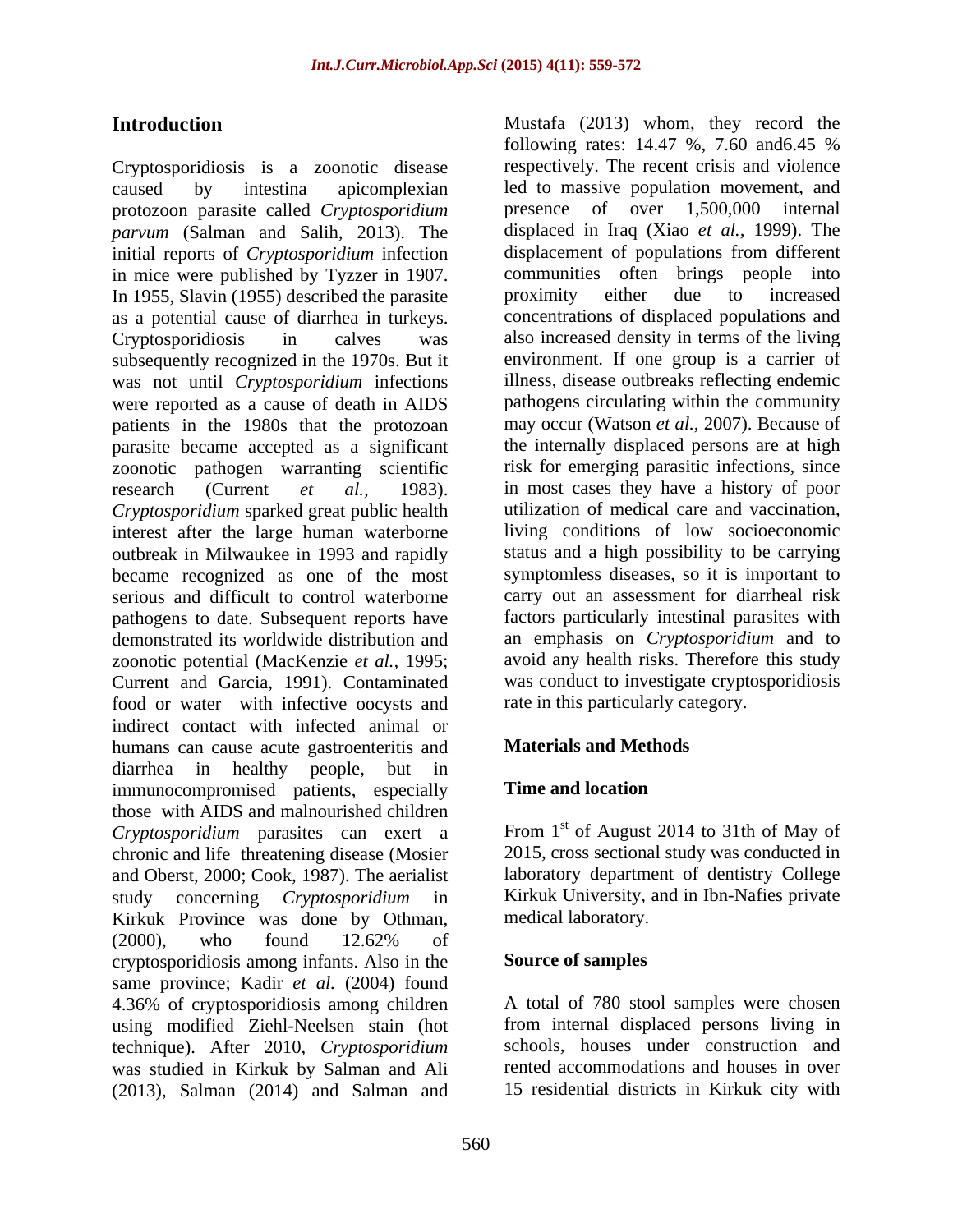variant economical and hygienic levels and beneath the slide was carefully heated till to those people are originated from different fine steam appearance from upper surface of cities and villages like Anbar, Ninewah, Salah-Eldin, Diyala, Fallujah and other areas which severely affected from conflicts and washed with distilled water till to crisis in Iraq. Sample size was validated by appearance of purple color. Decolorizing applying the equation of sample size solution of 5 % of  $H_2SO_4$  was added on slide determination in unknown population. and agitated for long of one minute; then an Patients are segregated into age groups for excess of acid was removed by rinsing with both males and females subjects by applying Yule method (Danielm, 1985). Also sample chooses were involve two sources: 711 stool Finally the stain has been discarded and samples for peoples living under low level washed by D.W. air dried and examined of sanitations, low income and poor under microscope using 100x via which, hygienic condition. Whereas 69 stool *Cryptosporidium* oocysts appears as pinkish samples for people living in normal good round versus to blue background of slide. level of sanitation, high income and good The third procedure involves ELISA

Prior to sampling a special questionnaire phase coated with immobilized monoclonal was filled for each patients consisting of essential information. Disposable container *parvum.* The first step involves removing an with wide screw lid was given to each excess of potassium dichromate by three patient to bring stool samples. The container label contain: name, date, address and (Pbs), till the supernatant becomes clear. number of container. Immediately about 3-5 Then after in case formed stool ml of Potassium chromate solution was approximately 0.1 to 0.15 gm of specimen added to each container for preservation (about the size of small pea) wastransferred (Salman, 2015). Stool samples were kept in in to 400 µl of sample diluent. In case the ice box and transferred directly to laboratory stool was liquid. 150 µl of the specimen has

*Cryptosporidium* oocysts and other intestinal involve transferring 100 ul of the (2000). Briefly fecal smear slide was flooded by strong carbolfuschin stain,

level of hygiene were chosen. The corpo antigen test, which has been done **Stool samples collection instruction.** Briefly the kit is consist of department for processing. been transferred in to 400 µl of sample **Sample processing** The mixed (Vortex). The mixture was left at After samples arrival to laboratory, each centrifuged for 5 minutes at 3000 rpm to sample was examined for detecting obtain good supernatant. Second step parasites stages using direct double wet supernatant of each stool sample, positive, preparation of 0.85% of NaCl and 1% of negative controls (duplicates) and cut-off if lugolsiodine (Salman, 2015). Modified supported with the kit in to separate wells; Ziehl-Neelsen technique was performed to the first well A1 was left without adding any all fecal smears according to Othman reagent as blank. Gently shacked for about the slide. The slide has been left for 5 minutes then stain was discarded and washed with distilled water till to D.W. Then after counter stain "methylene blue was covered the smear for one minute. according to manufactured company micro-plates of 96 wells, each well was solid antibodies specific for *Cryptosporidium*  times washing with phosphate saline buffer Then after in case formed stool diluent. The mixtures were thoroughly room temperature for about 30 minutes or involve transferring  $100 \text{ }\mu\text{l}$  of 30 seconds. ELISA platewas covered and incubated for 1 hour at 37 C at 100 %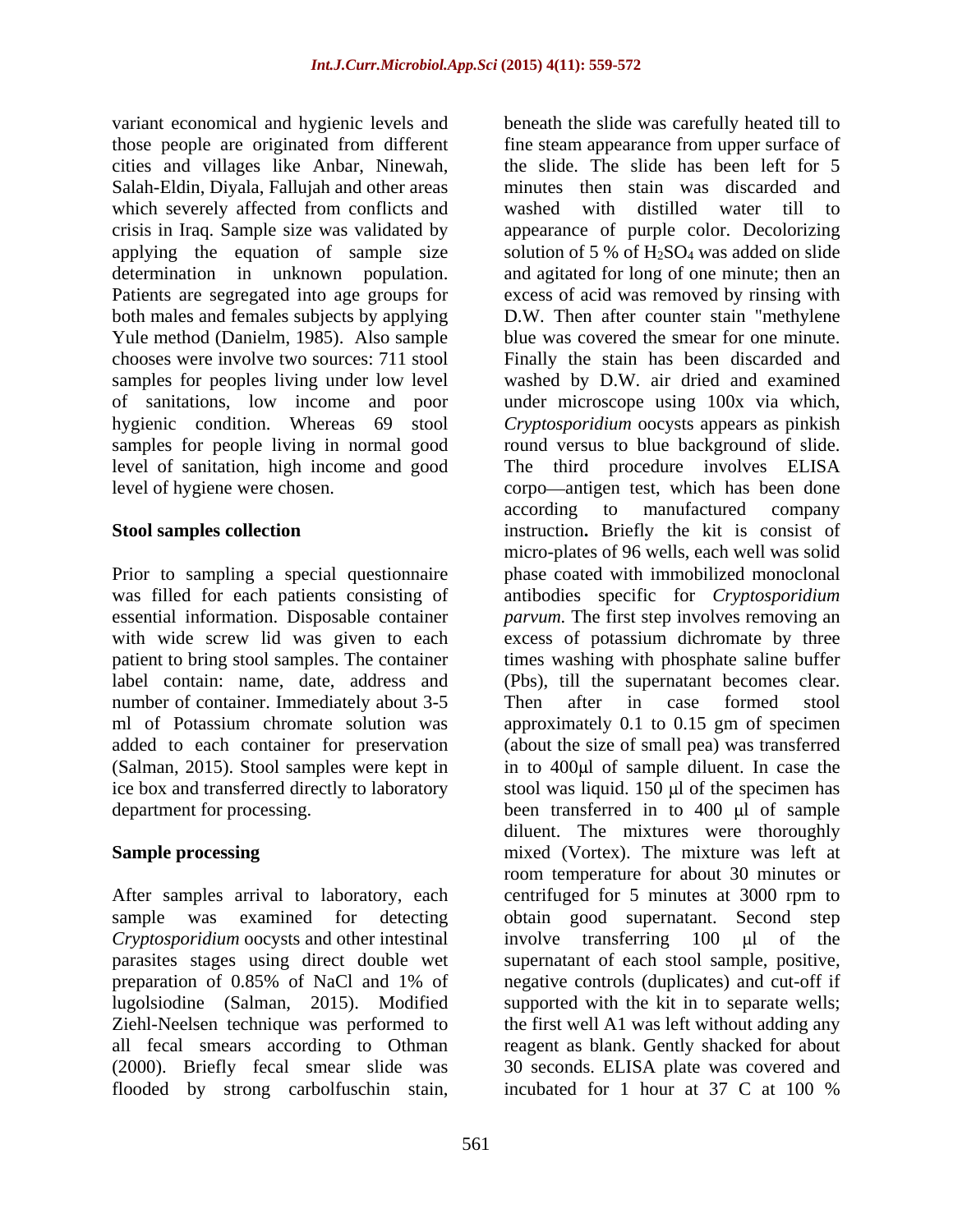humidity. Third step involve washing the geographic information system (GIS) picture wells by working wash solution (20 ml of provided by coordinates number of all concentrated wash solution in to 980 ml of residential regions included in this study. deionized distilled water) by adding  $300 \mu$  Current study included different categories of wash solution, gentility agitated and discarded. This step was repeated for three times. After that the strips were dried and power and socioeconomically state (Table framed by gently tapping them over clean 1). absorbent paper. Fourth step involve adding intensity was determined by using ELISA reader machine after adjusting the wave sulfate 33% Flotation technique length on450/629 nm. The absorbance is cut-off should be considered positive. In Ltd.) Netherlands. 2.24%, 5.79% and 5.79% for good quality

Statistical analysis: all obtained data were arranged in tables. Pearson Chi (X2) was probability (P) was less than 0.05 and 0.01. Two-Sample t-student test and CI were determine analysis of variance in techniques males 23.55% and females 21.88 % in used in study. Depending the setting cryptosportation is not provided by the setting cryptosportation is  $P > 0.05$ .

technique, Modified ziehl-Neelsen method respectively and figure 1 shows Kirkuk a flotation technique in males and females

of IDPs so the life style and level of residency of them varied by their financials 1).

100 $\mu$ l of substrate (TMB) solution for each From the examining of 780 stool samples by well involving A1 well. The plate was using three laboratory methods the sum of incubated in dark place for 15 minutes. Fifth overall rate of cryptosporidiosis was step was by adding 100µl of stop solution 22.68%. This rate involves the following (1M of H2SO4) into each well. Color rates 28.07 %, 21.92 % and 18.07 using proportional to the number of of *Cryptosporidium* records among IDPs in *Cryptosporidium parvum.* Samples that crowded areas with poor hygienic condition exhibit absorbance values higher than the 711(91.15%) subjects from poor hygienic current study the estimated and applied cut- 137(19.26%) reveal positive result for off was.0.600 I.U/ml. This procedure was cryptosporidiosis by using Elisa technique, applied according the leaflet of MZN method and zinc sulfate 33% manufactured company (Savyon Diagnostics Flotation technique respectively. Versus to used as a test of significance. Differences cryptosporidiosis and patients residency, were recorded as significant whenever the types of lab methods was not significant, Elisa technique, MZN method and zinc sulfate 33% Flotation technique respectively, P>0.05. In spite of high rates 214(30.09%), 167(23.48%), MZN method and zinc sulfate 33% 7.24%, 5.79% and 5.79% for good quality life of IDPs in good hygienic residence using the same techniques respectively, but statistically relationship between P>0.05 (Table 2).

applied to estimate variance in mean Table 3 is showing relationship between standard deviation and standard mean. Also cryptosporidiosis and patients ages, gender. One-way ANOVA was performed to Via which no difference was found between **Results and Discussion** methods employee, ELISA technique exert IDPs populations were scanned for *Cryptosporidium* in stool samples for males Cryptosporidium infection by Elisa and females respectively. Controversy to and zinc sulfate 33% flotation technique followed by 18.4% and 17.77% using males 23.55% and females 21.88 % in getting cryptosporidiosis, P>0.05. Meanwhile, according to type of laboratory high rates 29.6% and 26.66% of 22.66%, 21.23% by using MZN method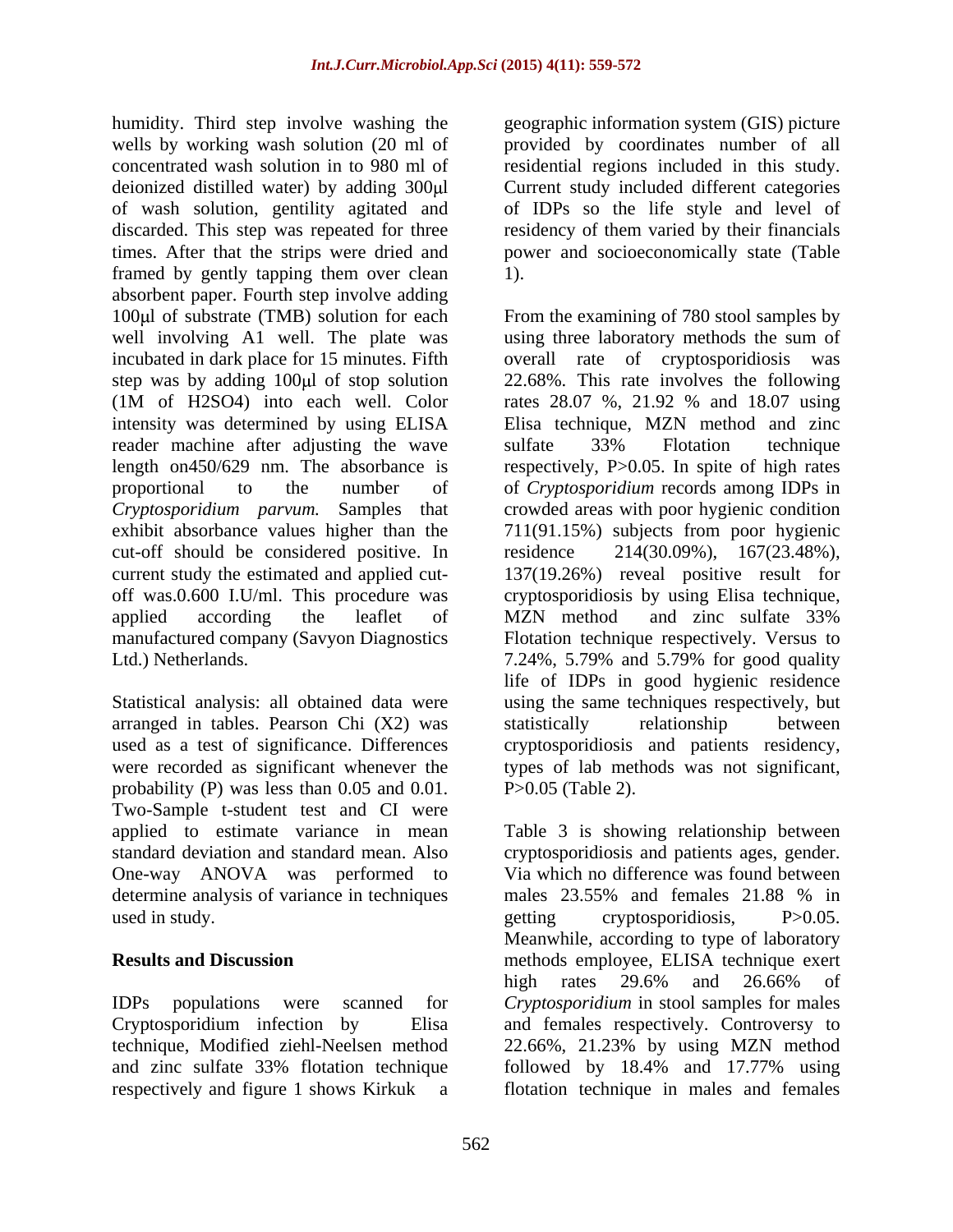respectively, P<0.05. On the other hand contributing all rate 4.86% which divided regarding patients ages, high percentage of into 4.35% for double infection and 0.51% 33% flotation technique respectively. More  $Cryptosporiduim + Blastosychominis$ than one statistical equations were applied to *Cryptosporidium* and patients age, gender, occurrences of cryptosporidiosis and patient existence were recorded as 0.126% for each age particularly young aged patients and of the followings: (Cryptosporidium types of lab methods especially ELISA  $+$  Giardia lamblia  $+$  Cyclospora cryptosporidiosis and patients gender was lamblia + Entaoemba histolytica),

intestinal parasites among IDPs versus to 62.44% of stool samples negative for intestinal helminthes, P<0.05. High rates of due to loss of high amount of fluid from *intestinalis, Cyclospora cayetanensis* and helminthes only 0.38 % for *Hymenolepis* IDPs, which reflects the degree of *nana* and0.12% for *Ancylostoma duodenali*

*Cryptosporidium* infection were recorded for triple infection, P<0.05. Regarding among males aging below one year to 6 double existence of *Cryptosporidium* with years and from 6 to 12 years, the rates were other protozoan parasites involve the 42 (25.45%), 50 (30.3%), 56 (35.89) and 40 following rates: 2.30%, 1.14%, 0.25% for (35.39), 25 (22.12%), 20(17.69%) by Elisa *Cryptosporiduim + Entaoemba histolytica*, technique, MZN method and zinc sulfate *Cryptosporiduim + Giardia lamblia and* detect the relationship between the followings: Cryptosporiduim + type of lab methods. Collectively analyses *histolytica + Giardia lamblia* and *Blastosyct* reveal strongly relationship between *hominis + Giardia lamblia*. While triple technique. While relationship between *cayetanensis*), (*Cryptosporiduim + Giardia*  not significant, P<0.05 (*Cryptosporiduim + Diaentamoeba fragilis*  Table 4 showing the overall rate 37.56 % of (Iodamoebabuts chilli +Giardia lamblia + into 4.35% for double infection and 0.51% *Cryptosporiduim + Blastosycthominis* respectively compare to 0.126 for each of the followings: *Cryptosporiduim + Cyclospora cayetanensis, Entaoemba* existence were recorded as 0.126% for each of the followings: (*Cryptosporidium +Giardia lamblia + Cyclospora lamblia + Entaoemba histolytica), + Entaoemba histolytica) and (Iodamoebabuts chilli +Giardia lamblia + Entaoemba histolytica*) shown in table 5.

parasitic infection. Eleven protozoan Cryptosporidiosis is self-limiting in adult parasites were recorded contributing 37.05 immune-competent people, but in children % from the all rate compare to 0.51 % of below 8 years old can cause severe illness protozoan parasites involve: intestinal walls (Cook, 1987). On the other *Cryptosporidium parvum, Entamoeba* hand this type of parasitic infection is *histolytica* and *Giardia lamblia,* the rates nosocomial, especially in Pediatric Hospital, were 16.28%, 10.12 % and 7.05% medical care centers for primary public respectively. Meanwhile lower rates 1.66%, health and even in crowded communities 0-64 %, 0.51 % and 0.25% were recorded living under standard level and poor for *Blastocystis hominis, Retromonas* hygienic condition, low level of sanitation *Enterocytzo anbieneusi* respectively. Onthe cryptosporidiosis is water quality, supply other hand 0.12 % was recorded for each of and rout of transmission specially oral-feco *Dientamoeba fragilis, Iodomoebabuts chilli,*  rout. In current study the all rate of *and Isospora belli.* Considering intestinal cryptosporidiosis 22.68 % was high among were recorded. The contract of the particularly with observation of the contract of Co-existence phenomenon in current study rate most often related to nature of water was seen with protozoan parasites only, consumption. It has been known, that a bigbelow 8 years old can cause severe illness due to loss of high amount of fluid from medical care centers for primary public (MacKenzie *et al.,* 1995). The main cause to IDPs, which reflects the degree contamination with parasitic phases particularly with oocysts of *Cryptosporidium*. The reason to this high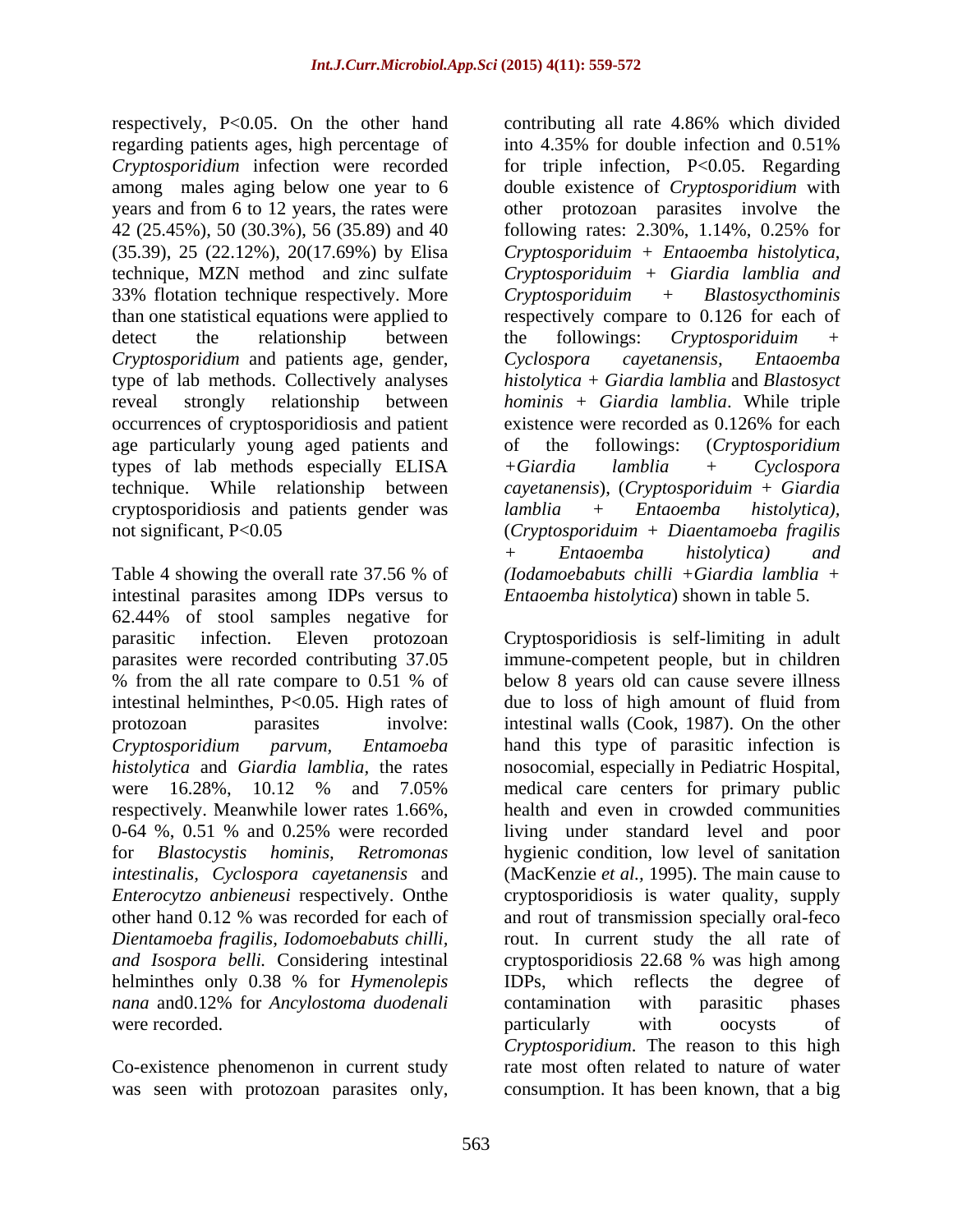construction for improving of roads and method. Meanwhile low rate of infra-structure in Kirkuk province from 2008 to 2014was carried on. This action lead technical errors such as thick smear to breakdown of water pipes underground, preparation which had role in missing the because all of these pipes are very old, this parasitic stages due to overlapping of stool lead to continue of water supply interruption particles with parasites or due to 1% of in this Province. The second reason to this Lugol's iodine solution use. This percentage high rate of is high rate might be attributed may not color the oocyst of to uncontrolled migration and inhabitation *Cryptosporidium* properly to be more of IDPs to old buildings, in complete visualized under microscope (Morgan *et al.,* building, old schools. Moreover 4 to 5 families live in one house (highly crowded). test in current study is high sensitive, All of these factors have had role in specific, reliable, low time consuming increasing the rate of cryptosporidiosis in current study. This finding was not agree methods employed, but the efficacy of ZnSO4 technique and direct double wet opportunistic protozoan parasite technique, centrifugation, washing steps agents including Cryptosporidium. may have role in parasite destruction and

method. Meanwhile low rate of  $C$ ryptosporidiosis might be may not color the oocyst of 1998). Collectively ELISA-copro-antigen compared to microscopy methods.

with those recorded in the Province by Regarding the age of IDPs and its role in Karyaghdi (2012), Al-Baiti (2011) and rate of cryptosporidiosis, the current study Salman and Mustafa (2013) whom they revealing high rates of infection among record the following rates: 10.8 %, 20.6% young aged people particularly among age and 6.45 % respectively. It is not clear how group below one year to 6 years (165 much these differences may be explained by positive cases) and among children aging differences in study design, geographical from 6 to 12 years (113 positive cases) location, population group, sensitivity of compare to other age groups. This elevated laboratory methods, or stage of disease. In Trate highlighting the shadow on young age spite of the result of statistical analysis that people in Iraqi communities particularly reveal no differences among three laboratory IDPs in getting infectious agents including ELISA-copro antigen test as exerting 28.07 cryptosporidiosis is self-limit in immune was superior to other methods 21,93 %, competent, but it becomes more serious 18.07% and 16,28 % using MZN, flotation when other infectious agents co-existed as preparations respectively. High efficacy "*Cryptosporidium*" (Striepen, 2013). Till to ELISA-copro antigen test might be preparing this article, Iraqi people condition attributed to strong link between was un-stable, continue of wars, improper immobilized specific *Cryptosporidium* water supply and even the quality of water antibodies with added stool specimen not sterile, no attention towered to parasites containing the parasite (antigen) (Salman, investigations specially waterborne parasites 2014). While in MZN some technical errors such as *Giardia* Species, *Entamoeba* such as over or un proper heating, type of *histolytica, Cryptosporidium, Cyclospora* decolorizing solution, washing may had role *cyetanensis* (Salman, 2015). Malnutrition, in demonstrating the oocysts under but due to poverty, which leads to immune microscope (Pohlenz, 1981; Markell *et al.,* diminishing had role in increasing the 1999; Garcia *et al.,* 1983). While in flotation susceptibility of acquiescing infectious discharging so low rate outcome by this nature mostly have outdoor activities higher*Cryptosporidium.* As it was known that opportunistic protozoan parasite investigations specially waterborne parasites such as *Giardia* Species*, Entamoeba* agents including *Cryptosporidium*. Furthermore young aged people in their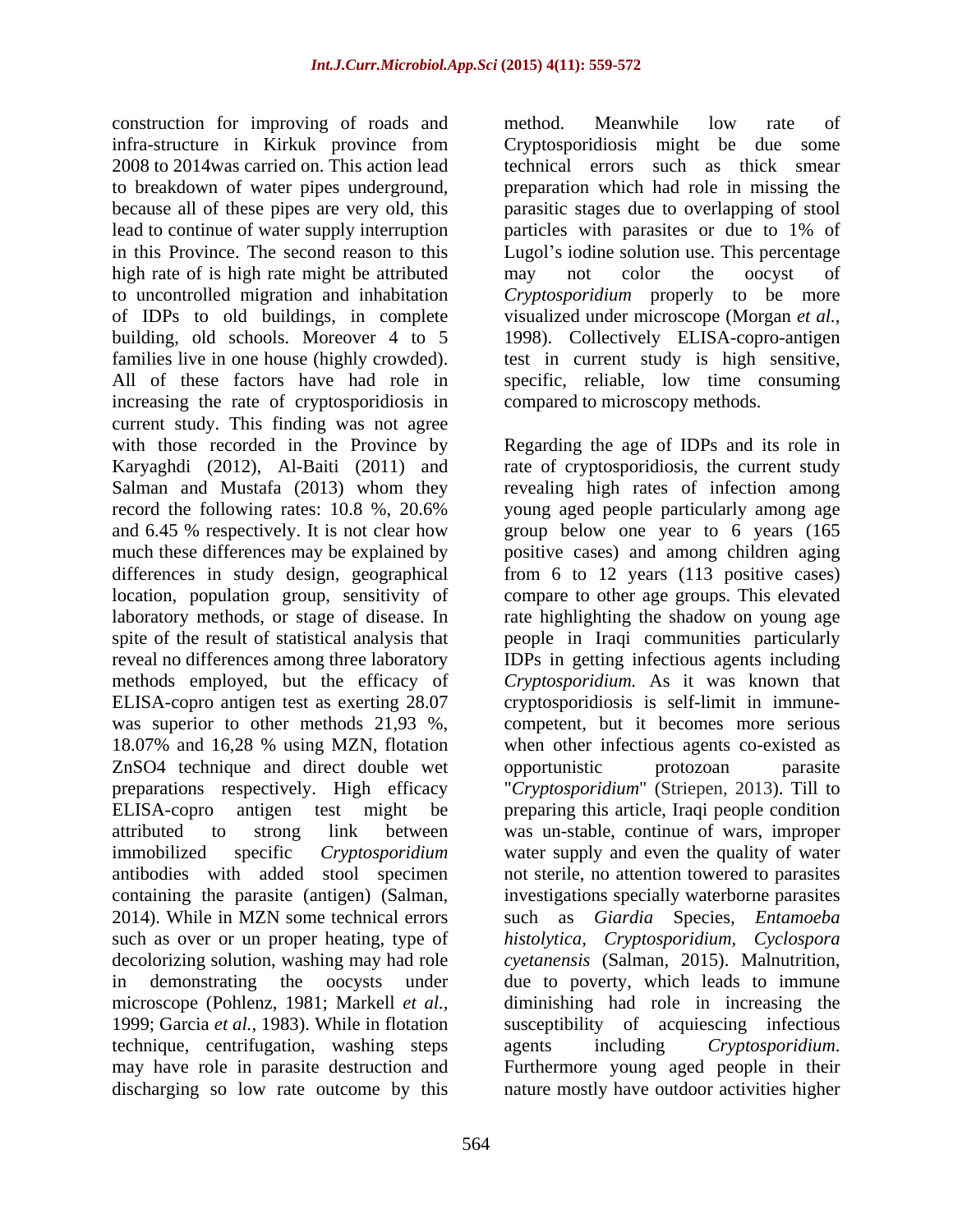than elderly people. They are more exposure in current study. This finding was in (2000) in Kirkuk city and with that reported *Cryptosporidium* with the age and gender of of population was ignored by the necessity of using more than routine and Sudan by Mohammed et al. (2009) whom with those methods applied in current study. Also these findings can encourage and *lamblia* (12.3%), Haemophilus. nana for infectious agents showing the common particularly 37.05 % of protozoon infection was high. This finding was attaching public and 7.05 % were with respectively. The so this finding reflects water contamination field workers (Shield and Olson, 2003).

to environmental factors for getting increasing the rate of infection in this contamination in general (Striepen, 2013). province if the water quality was not All of these factors can explain high rate of improved in general and particular for IDPs cryptosporidiosis among young aged people in this province (Watson *et al.,* 2007; agreement with that recorded by Othman of malabsorption due to giardiasis, extrain Pakistan by Iqbal *et al.* (1999). On the dehydration due to cryptosporidiosis among other hand regarding the role of laboratory young aged IDPs was probable in high methods in demonstrating the oocyst of percentages if the health status of this group patients, it is obvious that ELISA-copro- government of Kirkuk Province. Low rate antigen test was superior in its sensitivity, 0.51 % and only two helminthes record in specificity on the other employed methods current study among IDPs might be in spite of statistical analysis revealing non- attributes to single stool sample collecting significant as general comparisons with ages and type of laboratory method i.e. direct and gender in detecting the oocysts of double wet preparation only in calculating *Cryptosporidium*, particularly in young aged the overall rate of parasitic infection in patients for both genders. current study (WHO, 1991). Further studies Considering 13 intestinal parasites detection using stool concentration method (both in current study (11 protozoa and 2 sedimentation and flotation), Bearman helminthes) with new records of method for *Strongyloides* and hookworms *Enterocytzoan bieneusi*, this reflects high should be carried on in future to exert degree of environmental contaminations of comprehensive rate for intestinal helminthes water and soil in Kirkuk Province (Salman in this Province. This finding was not agreed *et al.,* 2015). Also this study referred the with that record among displaced people in specific laboratory methods for stool they found four species of infective parasites samples for detecting intestinal parasite as identified from individuals in all areas emphasis scientific worker in this Province (4.9%), *Entamoeba. histolytica* (0.4%) and for caring out studies in order to draw maps *Trichuris. trichiura* (0.2%). Exerting high parasites, their intensity according to in stool samples among IDPs in current districts in this Province. The overall rate of study was critical, it reflects the degree of intestinal parasite 37.56 % in current study health because high rates 16.28 %, 10.12 % medical importance here is that all high rates for irrigation and pesticide dilution, and the with 3 protozoan parasites are waterborne, poor sanitary facilities available to seasonal with parasites and water is an agent for Karyaghdi, 2012). The chance of occurrence intestinal intestinal amoebiasis and severe population was ignored by Sudan by Mohammed *et al.* (2009) whom (displaced areas). These were: *Giardia lamblia* (12.3%), Haemophilus. nana rates of protozoan and helminthic parasites environment contamination in Kirkuk city with parasitic forms. The initial source of contamination of the urban area in Kirkuk Province is still unknown. Possibilities include the soil, use of contaminated water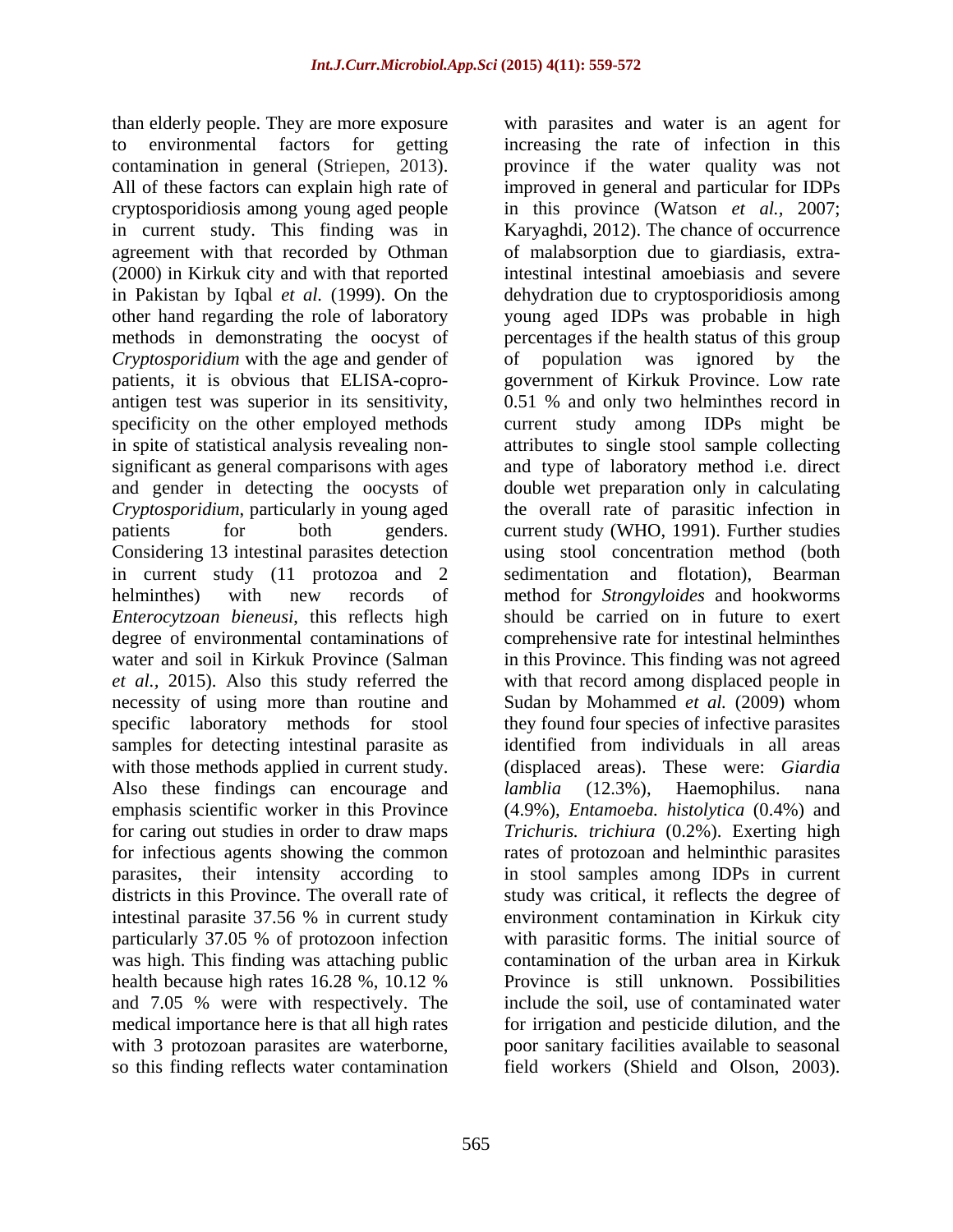| <b>Residence</b>                    | <b>Residential</b> | Coordinates No.   No.of                                                                         |              | Gender No. $(\%$ |                  |  |
|-------------------------------------|--------------------|-------------------------------------------------------------------------------------------------|--------------|------------------|------------------|--|
| Quality                             | district names     | <b>Residential</b><br>Of<br>$\frac{1}{2}$ district on Kirkuk $\Big  ( \frac{0}{2} )$<br>GPS map | individual   | Male $No.$ (%)   | Female<br>No.(%) |  |
| hygeinic<br>Poor                    | Aloruba            | 13,14                                                                                           | 35(4.48%)    | $18(51.42\%)$    | 17(48.57%)       |  |
| residences                          | Hay Al-olamaa      | 8,9                                                                                             | 58(7.43%)    | 27(46.55%)       | $31(53.44\%)$    |  |
| (building<br>under<br>construction, | Hay Al-hussain     | 3,4,5                                                                                           | 64(8.20%)    | 31(48.43%)       | 33(51.56%)       |  |
| halls,<br>schools,                  | 1-Huzayran         | 22, 23, 24, 25, 26                                                                              | 102 (13.07%) | 47(46.07%)       | 55(53.92%)       |  |
| shells, shops and Alsayada          |                    | 27                                                                                              | 34(4.35%)    | 13(38.23%)       | 21(61.76%)       |  |
| garages<br>and                      | Hay Al-hujaj       | 10, 11, 12                                                                                      | 123(15.76%)  | 69(56.09%)       | 54(43.90%)       |  |
| camps)                              | Hay Al-baath       | 15                                                                                              | 31(3.97%)    | 14(45.16%)       | 17(54.83%)       |  |
|                                     | Hay Al-rasheed     | 28,29,30                                                                                        | 73(9.35%)    | 34(46.57%)       | 39(53.42%)       |  |
|                                     | Hamzalii           |                                                                                                 | 25(3.20%)    | 17(68.00%)       | 8(32.00%)        |  |
|                                     | Hay Al-wastii      | 16, 19, 20, 21                                                                                  | 113 (14.48%) | 56(49.55%)       | 57(50.44%)       |  |
|                                     | Tissin             | 6,7                                                                                             | 53 (6.79%)   | $22(41.50\%)$    | 31(58.49%)       |  |
| Well<br>hygienic                    | Rahimawa           |                                                                                                 | 43(5.51%)    | 17(39.53%)       | 26(60.46%)       |  |
| residence (rented                   | Hay Al-islahziraii | 18                                                                                              | 17(2.17%)    | 8(47.05%)        | $9(52.94\%)$     |  |
| and<br>house                        | Almas              |                                                                                                 | 9(1.15%)     | 2(22.22%)        | 7(77.77%)        |  |
| departments)                        | Total              |                                                                                                 | 780          | 375 (48.07%)     | 405 (51.92%)     |  |
| Total<br>No.exam=780                |                    |                                                                                                 |              |                  |                  |  |

**Table.1** Distribution of study population in residential districts in Kirkuk city

# **Table.2** Distribution of *Cryptosporidium* infection between internally displaced people in Kirkuk city according to residency and hygienic levels

|                            | $\begin{array}{c c c} \hline \text{Coordinates No. Of} & \text{Exam} \\ \hline \end{array}$                  |            |                   | Number of positive samples and %                    |                                                      |                     |
|----------------------------|--------------------------------------------------------------------------------------------------------------|------------|-------------------|-----------------------------------------------------|------------------------------------------------------|---------------------|
| <b>Residency</b><br>levels | Residntal district<br>$\cos$   on Kirkuk GPS   $\frac{500 \text{ mJ}}{N_0 \text{ and } \%}$   Elisa technics |            |                   | Elisa technique   Modified zeihl-<br>Neelsen method | $\vert$ zinc sulfate   P value<br>$33\%$<br>Totation |                     |
| poor hygienic<br>residence | $3-17,19-30$                                                                                                 | (91.15%)   | $(30.09\%)$       | (23.48%)                                            | (19.26%)                                             | Value= $0.2$        |
| good hygienic<br>residence | 1, 2, 10                                                                                                     | $(8.84\%)$ | $(7.24\%)$        | $(5.79\%)$                                          | $(5.79\%)$                                           | P-Value=<br>0.816   |
|                            |                                                                                                              |            | $(28.07\%)$       | $(21.92\%)$                                         | $(18.07\%)$                                          | 1 otal %<br>22.68 % |
| Fotal<br>NO.<br>$exam =$   |                                                                                                              | Chi-sa -   | 0.119<br>$\equiv$ | ns.                                                 | P-Value                                              | 0.942               |
|                            |                                                                                                              |            |                   |                                                     |                                                      |                     |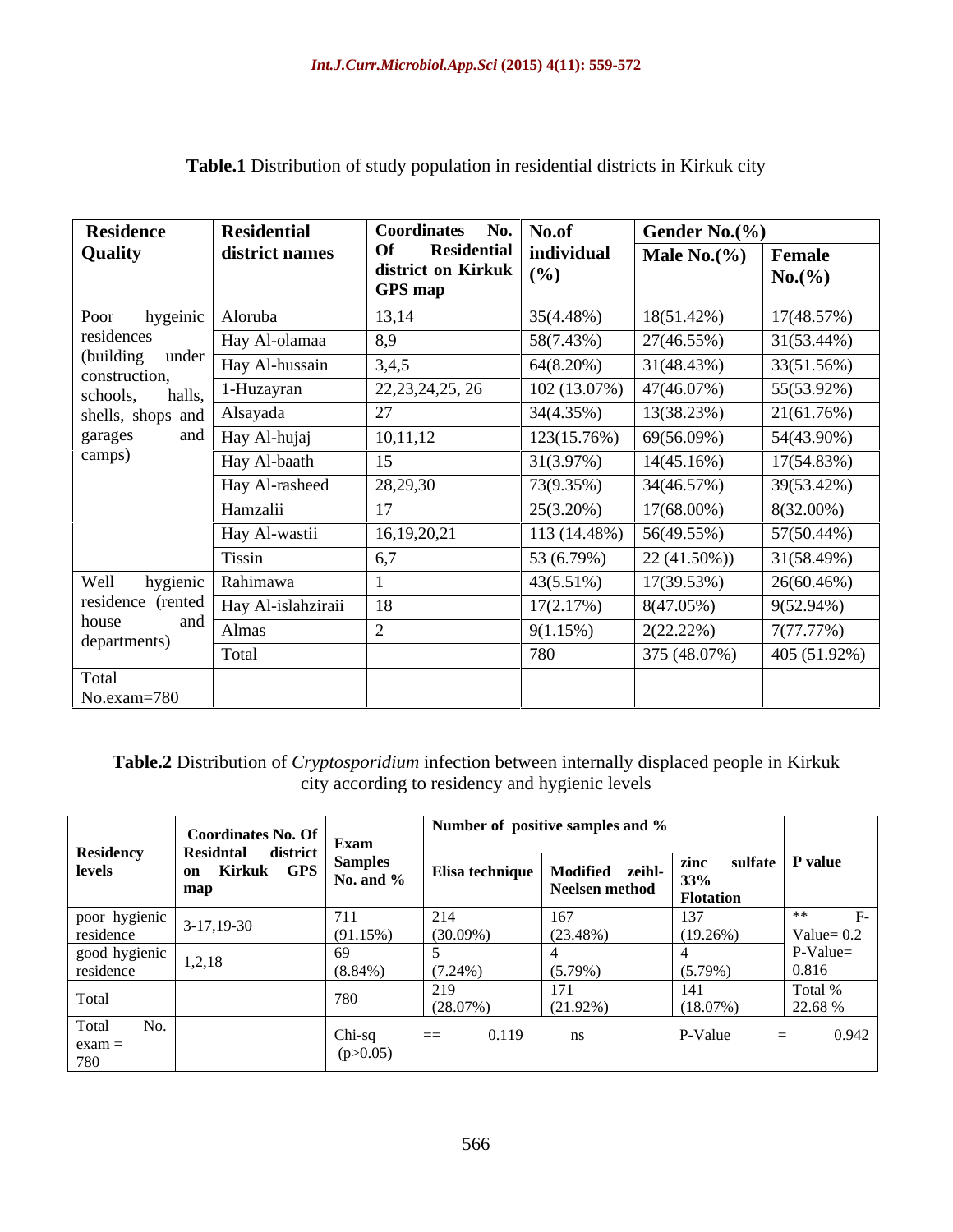|                          | Gender            |             |                                               |                     |                    |                                                                                             |                                    |                 |
|--------------------------|-------------------|-------------|-----------------------------------------------|---------------------|--------------------|---------------------------------------------------------------------------------------------|------------------------------------|-----------------|
|                          | <b>Males</b>      |             |                                               |                     | Females            |                                                                                             |                                    |                 |
|                          |                   |             | No. of positive sample                        |                     |                    |                                                                                             | No. of positive sample             |                 |
|                          |                   | and $(\% )$ |                                               |                     |                    | And $(\% )$                                                                                 |                                    |                 |
|                          |                   |             | <b>Modified</b>                               |                     |                    |                                                                                             | Modified                           | zinc<br>sulfate |
| Age                      | Exam No. Elisa    |             | Ziehl-<br>Neelsen                             | zinc sulfate<br>33% | No.                |                                                                                             | Ziehl-<br><b>Neelsen</b>           | 33%             |
| groups<br>years<br>Below | and $(\% )$       | technique   | method                                        | <b>Flotation</b>    | samples            | $\begin{array}{c c} \textbf{Of} & \textbf{Elisa} \ \hline \textbf{technique} & \end{array}$ | method                             | Flotation       |
|                          |                   |             |                                               |                     |                    |                                                                                             |                                    |                 |
| year                     | 165               | 56          | -50                                           | 42                  | 168                |                                                                                             | 40                                 |                 |
| to6                      | $(44\%)$          | (35.89%)    | $(30.3\%)$                                    | (25.45%)            | $(41.48\%)$        | (32.14%)                                                                                    | $(23.80\%)$                        | $(23.21\%)$     |
|                          | 113               | 40          |                                               | 20                  |                    |                                                                                             | 29                                 | 19              |
| 612                      | (30.13%)          | (35.39%)    | (22.12%)                                      | (17.69%)            | $(18.51\%) (44\%)$ |                                                                                             | $(38.66\%)$                        | (25.33%)        |
|                          |                   |             |                                               |                     | 19                 |                                                                                             | $\Omega$                           |                 |
|                          | $1218$ (4.80%)    | $(14.44\%)$ | $(16.66\%)$                                   | $(16.66\%)$         | $(4.69\%)$         | $(10.52\%)$                                                                                 | $(0\%)$                            | $(0\%)$         |
|                          |                   |             |                                               |                     | 19                 |                                                                                             |                                    |                 |
|                          | $1824$ (1.86%)    | $(0\%)$     | $(0\%)$                                       | $(0\%)$             | $(4.69\%)$         | $(10.52\%)$                                                                                 | (10.52%)                           | (10.52%)        |
|                          |                   | $(11.1\%)$  |                                               |                     | 27<br>$(6.66\%)$   |                                                                                             |                                    |                 |
|                          | $2430$ $(2.40\%)$ |             | $(11.1\%)$                                    | $(11.1\%)$          | 39                 | $(14.81\%)$                                                                                 | $(14.81\%)$                        | $(11.11\%)$     |
|                          | $3036$ (4.53%)    | $(5.88\%)$  | $(5.88\%)$                                    | $(5.88\%)$          | $(9.62\%)$         | $(20.51\%)$                                                                                 | (15.38%)                           | (10.25%)        |
|                          | -11-              |             |                                               |                     | 24                 |                                                                                             |                                    |                 |
|                          | $3642$ (2.93%)    | $(54.5\%)$  | $(9.59\%)$                                    | $(0\%)$             | $(5.92\%)$         | $(14.81\%)$                                                                                 | $(14.81\%)$                        | $(14.81\%)$     |
|                          |                   |             |                                               |                     | 17                 |                                                                                             | $\cap$                             |                 |
|                          | $4248$ $(0.53\%)$ | $(15.7\%)$  | (15%)                                         | $(5\%)$             | $(4.19\%)$         | $(0\%)$                                                                                     | $(0\%)$                            | $(0\%)$         |
|                          |                   |             |                                               |                     |                    |                                                                                             | $\Omega$                           |                 |
|                          | $4854$ (0.8%)     | $(33.33\%)$ | (33.33%)                                      | (33.33%)            | $(0.19\%)$         | $(0\%)$                                                                                     | $(0\%)$                            | $(0\%)$         |
|                          |                   |             | IΛ                                            |                     |                    |                                                                                             | $\overline{0}$                     |                 |
| $5460$ (0%)              |                   | $(0\%)$     | $(0\%)$                                       | $(0\%)$             | $(1.23\%)$         | $(0\%)$                                                                                     | $(0\%)$                            | $(0\%)$         |
|                          |                   |             |                                               |                     |                    |                                                                                             |                                    |                 |
|                          | $6066$ $(1.6\%)$  | $(0\%)$     | $0(0\%)$<br>$\cap$                            | $0(0\%)$            | $(1.48\%)$         | $(16.66\%)$                                                                                 | $(16.66\%)$<br>$\cap$              | $(16.66\%)$     |
|                          | $6672$ $(1.33\%)$ | $(0\%)$     | $(0\%)$                                       | $(0\%)$             | $(0.49\%)$         | $(0\%)$                                                                                     | $(0\%)$                            | $(0\%)$         |
|                          |                   |             | LΩ                                            | $\Omega$            |                    |                                                                                             | $\overline{0}$                     | $\cap$          |
|                          | $7278$ $(0.26\%)$ | $(0\%)$     | $(0\%)$                                       | $(0\%)$             | $(0.49\%)$         | $(0\%)$                                                                                     | $(0\%)$                            | $(0\%)$         |
|                          |                   | 111         | 85                                            | 69                  | 405                | 108                                                                                         | 86                                 | 72              |
| Total                    | $(48.07\%)$       | $(29.6\%)$  | $(22.66\%)$                                   | $(18.4\%)$          | $(51.92\%)$        | (26.66%)                                                                                    | (21.23%)                           | (17.77%)        |
| Total                    |                   |             |                                               |                     |                    |                                                                                             | Sum positive rate of females=21.88 |                 |
| exam=                    |                   |             | Sum positive rate of males=23.55%             |                     |                    |                                                                                             |                                    |                 |
| 780                      |                   |             | Chi-Sq=9.003 <sup>**</sup> , p-value = 0.0016 |                     |                    |                                                                                             | Chi-Sq =4.993 ns p-value =0.241    |                 |

**Table.3** Distribution of *Cryptosporidium* infection between internally displaced people in Kirkuk city according to age groups and gender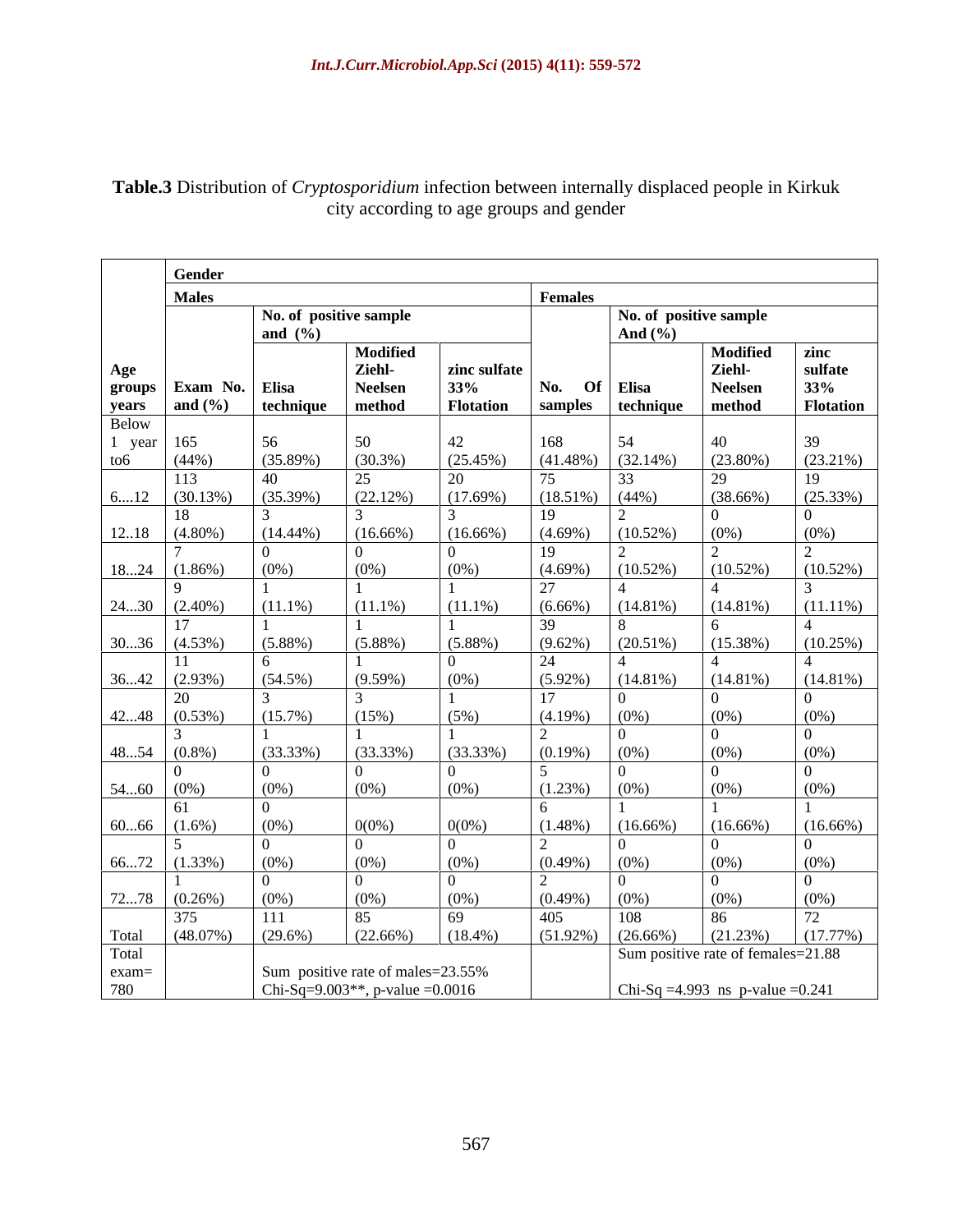**Table.4** Frequency of *Cryptosporidium parvum* and other intestinal parasites positive and negative percentages among displaced people in Kirkuk city using direct double wet preparation technique.

| <b>Name of parasites</b>         |               |          |               |                     |                                                      |
|----------------------------------|---------------|----------|---------------|---------------------|------------------------------------------------------|
| Intestinal                       | <b>Number</b> |          |               |                     | Percentage   Number   Percentage   Two-Sample T-Test |
| protozoan parasites positive     |               | positive |               | negative   Negative | and CI: +VE; -VE                                     |
| Cryptosporiduim                  |               |          |               |                     |                                                      |
| spp                              | 127           | 16.28%   | 653           | 83.71%              |                                                      |
| Entaoemba                        |               |          |               |                     | T-Test<br>of mean                                    |
| histolytica                      | 79            | 10.12%   | 701           | 89.87%              | difference = 0 (vs $\neq$                            |
| Giardia lamblia                  | 55            | 7.05%    | 725           | 92.94%              | $(0)$ :                                              |
| Blastosycthominis                | $\vert$ 13    | 1.66%    | 767           | 98.33%              |                                                      |
| Cyclospora                       |               |          |               |                     | Mean                                                 |
| cayetanensis                     |               | 0.51%    | 776           | 98.20%              | <b>SE</b><br>StDev                                   |
| Isospora belli                   |               | 0.126%   | 779           | 99.87%              | $+VE$ 12 24.3 41.0                                   |
| Chilomastix mesnelii             |               | 0.126%   | 779           | 99.87%              | 11.8                                                 |
| Retortamonas                     |               |          |               |                     | -VE 12 755.7 41.0                                    |
| intestinalis                     |               | 0.645    | 775           | 99.35%              | 11.8                                                 |
| Enterocytzo                      |               |          |               |                     |                                                      |
| anbieneusi                       |               | 0.25%    | 778           | 99.74%              | $T-Value = -30.87$                                   |
| Diaentamoeba                     |               |          |               |                     |                                                      |
| <i>fragilis</i><br>Iodamoebabuts |               | 0.126%   | 779           | 99.87%              | $P-Value = 0.00076$                                  |
|                                  |               |          |               |                     |                                                      |
| chilli<br>Total of Inestinal     |               | 0.126%   | 779           | 99.87%              |                                                      |
|                                  | 289           | 37.05%   | $ 491\rangle$ | 62.95%              |                                                      |
| protozoa parasites               |               |          |               |                     |                                                      |
| Helmithic parasites              |               |          |               |                     |                                                      |
| Ancylostoma<br>duodenale         |               | 0.12%    | 779           | 99.87%              |                                                      |
|                                  |               |          |               |                     |                                                      |
| Hymenolepis nana                 |               | 0.38%    | 777           | 99.61%              |                                                      |
| Total of Helmithic               |               |          |               |                     |                                                      |
| parasites                        |               | 0.51%    | 776           | 98.20%              |                                                      |
| All total of Intestinal          | 293           | 37.56%   | 487           | 62.44%              |                                                      |
| parasites                        |               |          |               |                     |                                                      |
| $Total no exam = 780$            |               |          |               |                     |                                                      |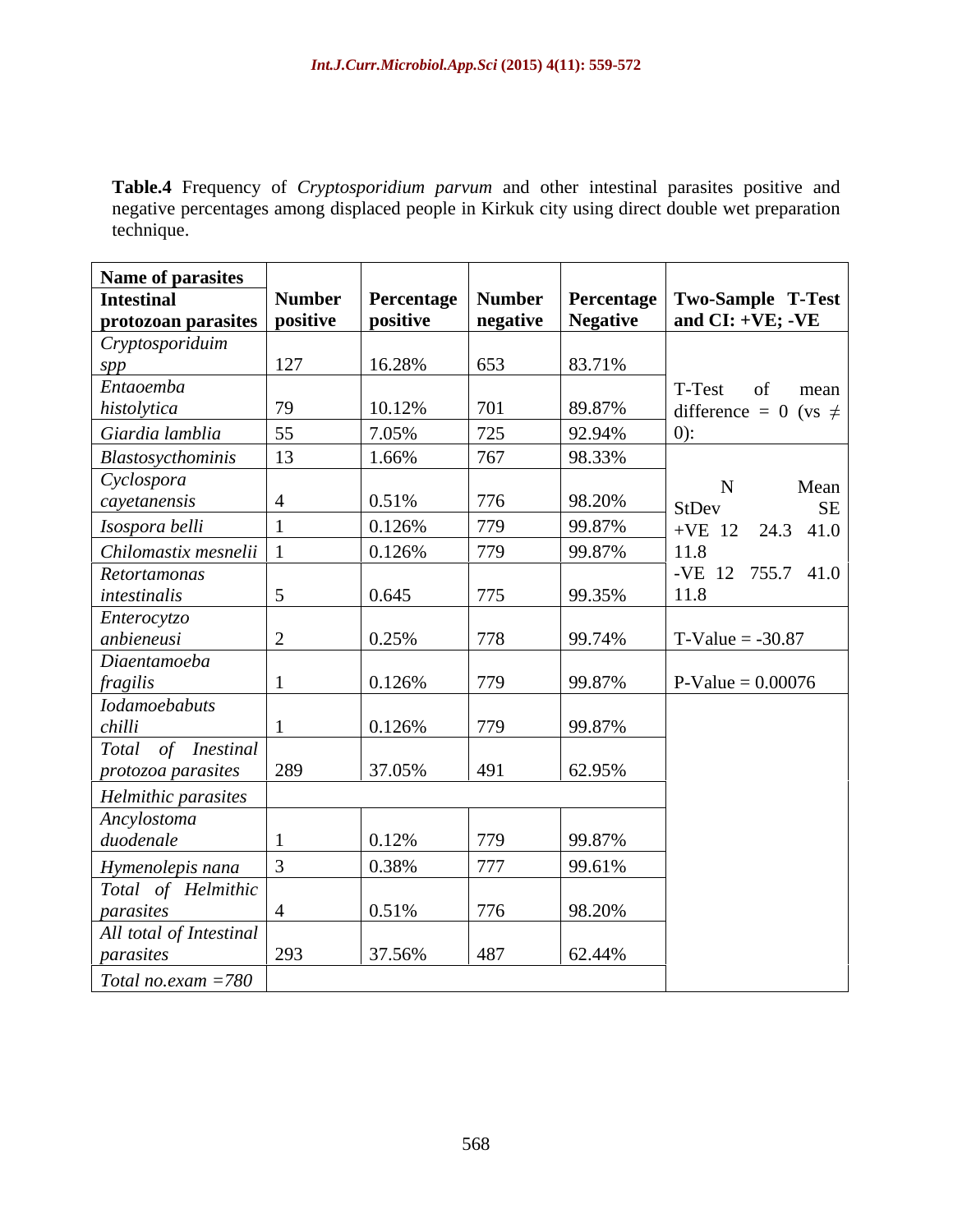**Table.5** Distribution of *Cryptosporidium* spp and co-infection with other intestinal parasites between internal displaced people in kirkuk city

|                                                          |    |                                 |               |                 | Two-Sample T-                   |
|----------------------------------------------------------|----|---------------------------------|---------------|-----------------|---------------------------------|
| Type of Intestinal parasitic co-infection                | NO | Percentage                      | <b>Number</b> | Percentage      | Test and CI:                    |
|                                                          |    | positive positive               | negative      | <b>Negative</b> | $ +VE$ ; -VE                    |
| Double Intestinal parasitic co-infection                 |    |                                 |               |                 | T-Test                          |
| $C$ ryptosporiduim + Entaoemba histolytica               |    | 2.30%                           |               | 97.69%          | difference                      |
| $C$ ryptosporiduim + Giardia lamblia                     |    | 1.14%                           |               | 98.58%          | $(vs \neq)$ :                   |
| Cryptosporiduim +Blastosycthominis                       |    | 0.25%                           |               | 99.74%          | N Mean                          |
| $C$ ryptosporiduim + Cyclospora cayetanensis             |    | 0.126%                          |               | 99.87%          |                                 |
| Entaoemba histolytica +Giardia lamblia                   |    | 0.126%                          |               | 99.87%          | Mean                            |
| <b>Blastosycthominis+ Giardia lamblia</b>                |    | 0.126%                          |               | 99.87%          | $+VE$<br>10 3.80                |
|                                                          |    |                                 |               |                 | 5.88                            |
| Total of double Intestinal parasitic co- 34<br>infection |    | 4.35%                           | 746           | 95.64%          | 1.9<br>-VE 10 776.20            |
| Triple Intestinal parasitic co- infection                |    |                                 |               |                 | 5.88 1.9                        |
| lamblia<br>Cryptosporiduim<br>Giardia                    |    | 0.126%                          | 779           | 99.87%          | T-Value<br>$\equiv$             |
| $+Cyclos por acayet anensis$                             |    |                                 |               |                 | 293.53                          |
| Giardia<br>lamblia<br>Cryptosporiduim                    |    | 0.126%                          | 770           | 99.87%          | P-Value                         |
| +Entaoemba histolytica                                   |    |                                 |               |                 | 0.000052                        |
| $^{\dagger}$ Cryptosporiduim+Diaentamoeba<br>fragilis    |    | 0.126%                          | 779           | 99.87%          |                                 |
| +Entaoemba histolytica                                   |    |                                 |               |                 |                                 |
| chilli +Giardia lamblia<br><b>Iodamoebabuts</b>          |    | 0.126%                          |               | 99.87%          | The overall rate                |
| +Entaoemba histolytica                                   |    |                                 |               |                 | protozoan<br>infection= $37.05$ |
| Total of triple Intestinal parasitic co-                 |    |                                 | 776           | 98.20%          |                                 |
| <i>infection</i>                                         |    | 0.51%                           |               |                 |                                 |
| Total no.exam =780                                       |    | Co-existence all rate= $4.86\%$ |               |                 |                                 |

## **Fig.1** Kirkuk a geographic information system (GIS)



Coordinate system: WGS1984UTM Zone 38N, Projection: Transvers mercator. Datum: WGS 1984, False casting: 500.000.0000, False northing: 0.0000 Central meridian: 45.0000, Scale factor: 0.9996, Latitude of origin: 0.0000 Uints: kilometer, Scale: 1 Centimeter = 1 kilometer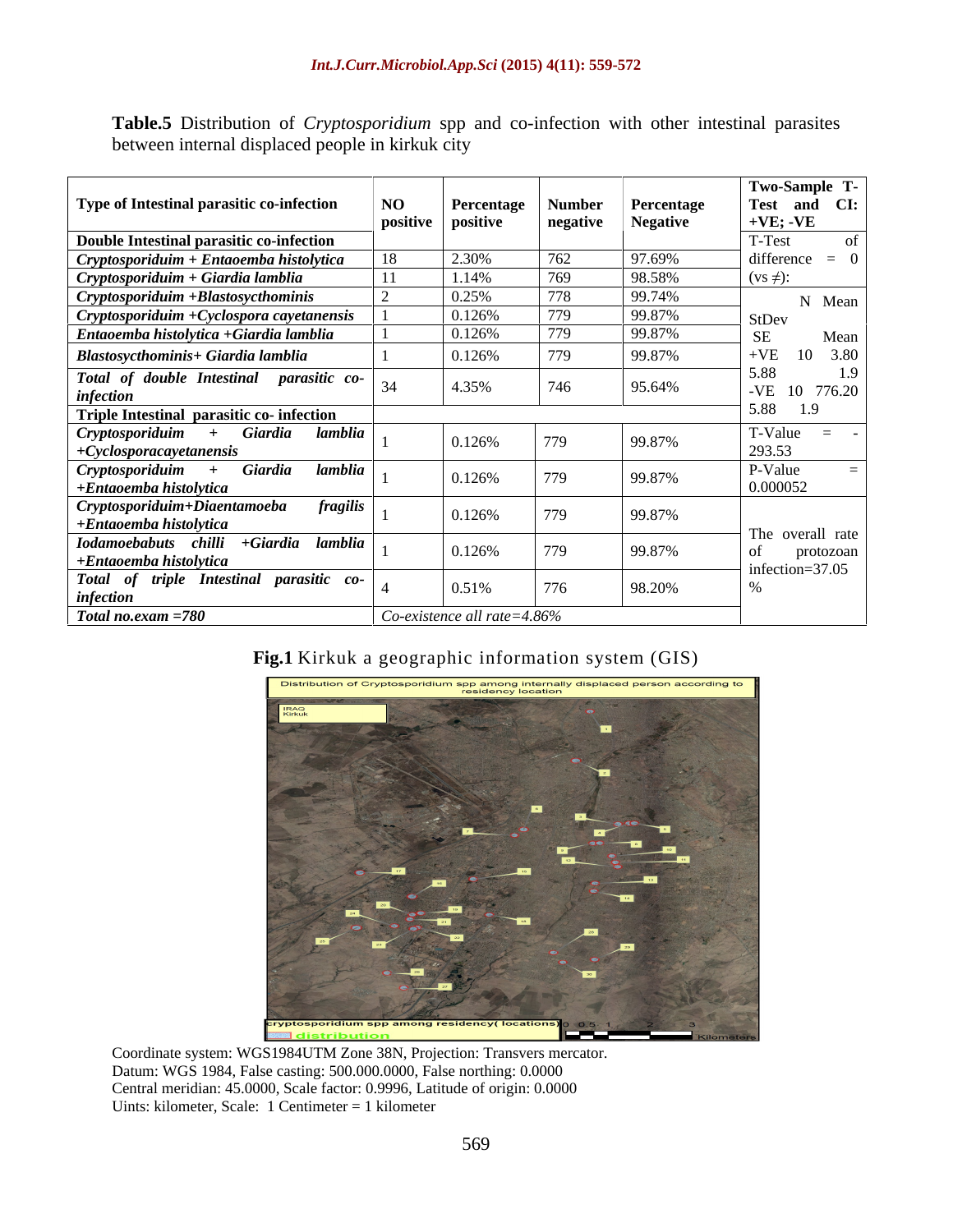Furthermore it can be explained by an Province using more specific laboratory excess crowding due to attending of methods for detecting infectious agent displaced people from neighboring including intestinal parasites. Water supply Provinces due to war. In addition to and its quality in Kirkuk Province should be continues electric and water interruption in improved to reduce the rate of waterborne Kirkuk city which can accelerate stored food parasites. disturbance in houses, vegetables washing and even personal cleaning and water consumption (Döller *et al.,* 2002)*.*

Cryptosporidium co-existence overall rate 4.86% in current study was vital from with histological study of *Giardia* medical view specially double co-existence *lamblia* on duodenum tissues in mice. of *Cryptosporidium* with *Entamoeba histolytica* 2.30% in 18 stool samples University. followed by *Giardia lamblia+* Cook, G.C. 1987. Opportunistic parasitic *Cryptosporidium* in 11 stool samples with the rate 1.14 %. Also triple existence of *Cryptosporidium + Entamoeba + Giardia* as 0.126 % was critical for public health of Current, W.L., Garcia, L.S. 1991. Kirkuk community in general and Cryptosporidiosis. Clin. Microbiol. particularly for IDPs. Because these types of  $\frac{1}{2}$  Rev., 4: 325–358. infections can lead to sever changes in parasites habitation inside the body of the Bailey, W.S., Heyman, M.B., host such as severe dehydration causes by Weinstein, W.M. 1983. Human *Cryptosporidium parvum*, smoothness of brush border by *Giardia* irritation to upper parts of small intestine of the host, which mostly terminated by malabsorption transmission. *N. Engl. J. Med.,* 308: (Markell *et al.,* 1999). In addition to extraintestinal amoebiasis (Liver, lung and brain) Danielm, W.W., Translated, Dr. Ziad which impact to public health particularly among young aged people it considered as<br>life threading parasitic infection (Salman,

high particularly among young aged in both Döller, P.C., Dietrich, K., Filipp, N., gender. ELISA-copro antigen test had value for detecting cryptosporidiosis in stool samples than other laboratory methods. Co existence of *Cryptosporidium* oocysts with Germany associated with the *Giardia lamblia* and *Entamoeba histolytica* should be taken in consider during *Dis.*, 8:992–994.

parasites.

## **Reference**

- Al-Baiti, Sh.R. 2011. Epidemiological study for detecting some intestinal parasites with histological study of *Giardia lamblia* on duodenum tissues in mice. M.Sc. thesis. Coll. Educ. Tikrit University.
- infection associated with acquired immune deficiency syndrome (AIDS). *QJ Med.,* 65: 967–983.
- Current, W.L., Garcia, L.S. 1991. Cryptosporidiosis. *Clin. Microbiol. Rev.,* 4: 325–358.
- Current, W.L., Reese, N.C., Ernst, J.V., Bailey, W.S., Heyman, M.B., Weinstein, W.M. 1983. Human cryptosporidiosis in immunocompetent and immunodeficient persons. Studies of an outbreak and experimental 1252 1257.
- life threading parasitic infection (Salman, 2002). Intestinal infection rate among IDPs was Rashad Abdulah, 1985. Biostatistics a foundation for analysis in the health sciences. Ministry of High Education and Scientific Reserch, Mustansiriya University. Acadimic Press of Mousl University.
	- Brockmann, S., Dreweck, C., Vonthein, R., Wagner-Wiening, C., Wiedenmann, A. 2002. Cyclosporiasis outbreak in Germany associated with the consumption of salad. *Emerg. Infect. Dis., 8: 992–994.*
- examination of stool samples in Kirkuk Garcia, L.S., Bruckner, D.A., Brewer, T.C.,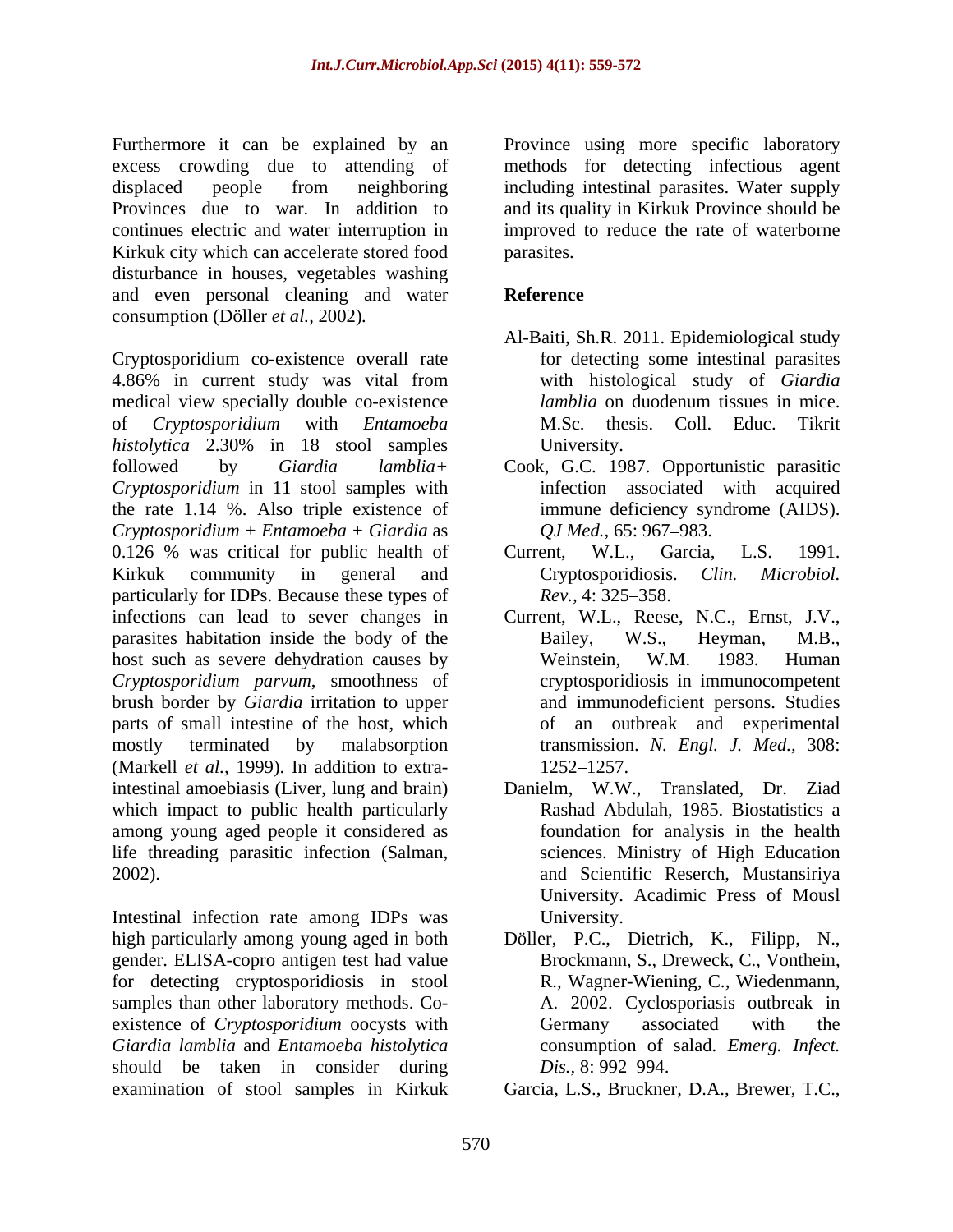Shimizu, R.Y. 1983. Techniques for the *Ann. NY Acad. Sci.*, 916: 102–111.

- Iqbal, J., Munir, M.A., Khan, M.A. 1999 Pakistan. *Am. J. Trop. Med. Hyg.,*
- Kadir, M.A., Othman, N. F., Salman, Y.J.A. Tameem. *Iraqi J. Vet. Med.,* 28(1): 16
- Karyaghdi, T.K.N. 2012. Study the efficacy
- MacKenzie, W.R., Schell, W.L., Blair, K.A., 2015. Prevalence of Cyclospora<br>Addiss, D.G., Peterson, D.E., Hoxie, and other intestinal Sharin, RX: 1983. Techniques for the material challenge. And the space of contents are a global challenge. The space of challenge. The space of the space of the space of the space of the space of the space of the space of
- Markell, E.K., John, D.T., Krotoski, W.A. *J. Sci. Stud.*, 9(1): 7–17.<br>1999. Markell and Voges medical Salman, Y.J. 2015. Detection of *Blastocystis*
- Mohammed, M.M., Ahmed, I.A., Saleh, microscopy. *Int. J. Curr. Microbiol.*<br>E.L. 2009. Frequency of intestinal *App. Sci.*, 4(10): 686–695.
- Morgan, M.U., Pallant, L., Dwyer, W.B. 1998. Comparison of PCR and  $1(1)$ : 53–61. *Cryptosporidium parvum* in human
- 

- recovery and identification of Othman, N.F. 2000. Comparison between *Cryptosporidium oocysts* from stool specimens. *J. Clin. Microbiol.,* 18(1): diagnosis of *Cryptosporidium parvum.* 185 190. High Diploma Lab Invest. thesis Coll different laboratory methods in Med Tikrit University.
- *Cryptosporidium* infection in young Panciera, R.J., Thomassen, R.W., Garner, children with diarrhea in Rawalpindi, F.M. 1971. Cryptosporidiosis in a calf. *Vet. Pathol., 8: 479–484.*
- 60(5): 868–70. **Pohlenz**, J.E. 1981. Staining of 2004. Study of cryptosporidiosis in Al- Neelsen technique. *Acta. Ved Scand.,* Pohlenz, J.E. 1981. Staining of *Cryptosporidium* by modified Ziehl-  $22: 95 - 96.$
- 24. Salman, A.O. 2002. An epidemiological of some laboratory methods in with diarrhea and reviewers of the two diagnosis of intestinal parasite among children's hospitals in Baghdad. Master infected peoples in Kirkuk city-Iraq. M.Sc. thesis, Coll. Sci. Kirkuk University of Baghdad. 124 Pp. study of intestinal parasites in children Thesis, college of Education,
- University. Salman, Y., Kadir, J., Abdul-Allah,, M.A. N.J., Kazmierczak, J.J., Davis, J.P. parasites in soil samples collected from 1995. Massive outbreak of waterborne Kirkuk province. *Int. J. Curr. Res. Aca. Cryptosporidium* infection in 2015. Prevalence of *Cyclospora cayetanensis* and other intestinal *Rev.,* 3(10): 239–250.
- Milwaukee, Wisconsin: recurrence of Salman, Y.J. 2014. Efficacy of some illness and risk of secondary transmission. *Clin. Infect. Dis.,* 21: 57 *Giardia lamblia* and *Cryptosporidium*  62. *parvum* in stool samples. *Kirkuk Univ.* laboratory methods in detecting *J. Sci. Stud.,* 9(1): 7–17.
- parasitology, 8th edn. W. B. Saunders *hominis* among peoples in Kirkuk Company, USA. Pp. 431–455. Province using ELISA and direct Salman, Y.J. 2015. Detection of *Blastocystis* microscopy. *Int. J. Curr. Microbiol. App. Sci.,* 4(10): 686–695.
- parasitic infections among displaced Salman, Y.J., Ali, L.S. 2013. Detection of children in Kassala Town. *Khartoum Med. J.*, 2(1): 175–177. **among children aging below two years** some microbial infectious agents in Kirkuk city. *J. Kirkuk Med. Coll.,*  $1(1)$ : 53–61.
- microscopy for detecting Salman, Y.J., Mustafa, M.I. 2013. fecal specimens. *J. Clin. Microbiol.,* 9: 995 998. detecting *Giardia lamblia* among Mosier, D.A., Oberst, R.D. 2000. children in Kirkuk city. *J. Kirkuk Med.* Salman, Y.J., Mustafa, M.I. 2013. Evaluation of the employment of four laboratory diagnostic methods in *Coll.,* 1(2): 52–60.